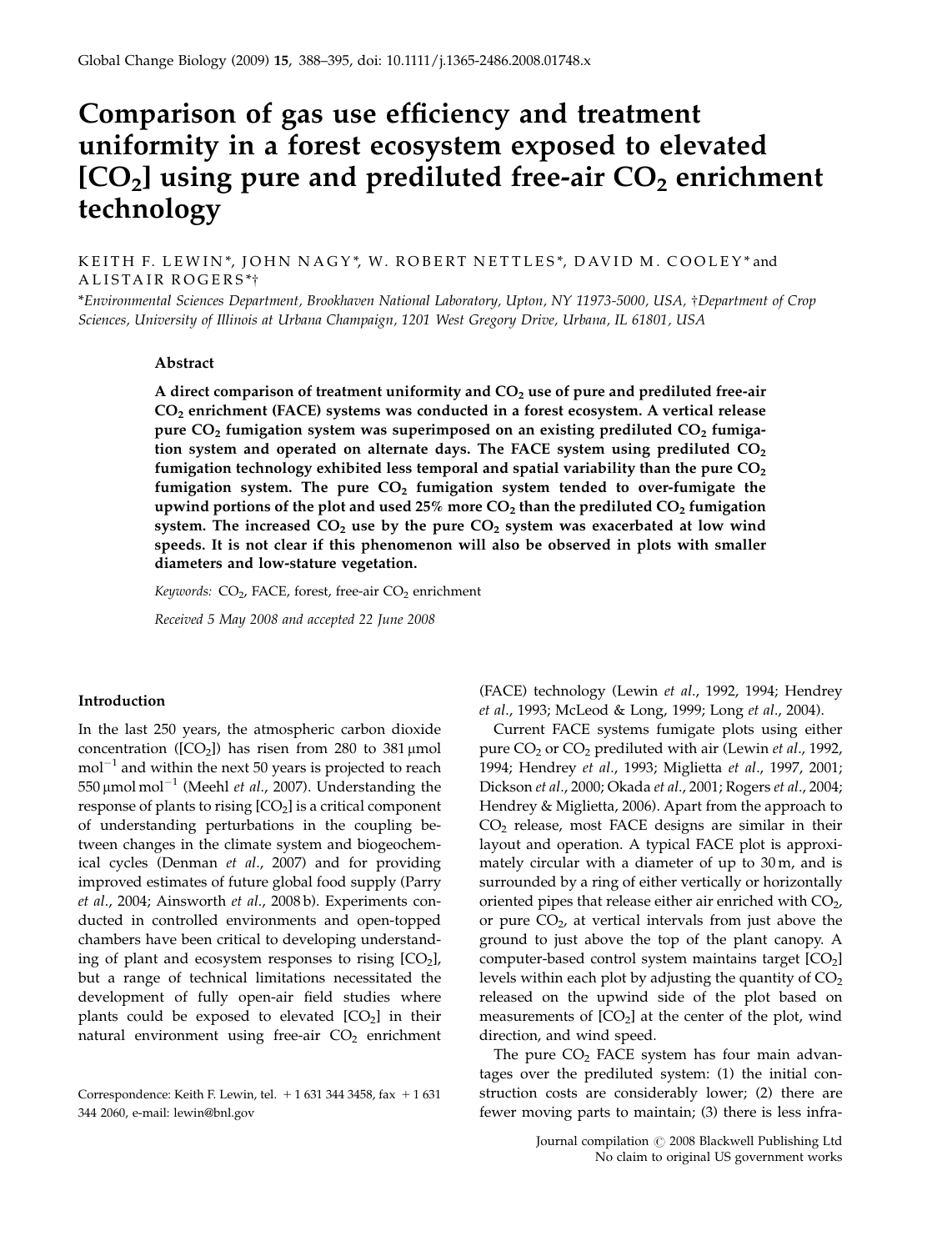structure, which allows rapid deployment and retrieval when used in annual crop studies; and (4) the pure  $CO<sub>2</sub>$ system does not use blowers to predilute the  $CO<sub>2</sub>$ . At low wind speeds, the turbulence introduced by the blower-driven jets can alter the microclimate inside the plot, resulting in measurable increases in canopy temperature and alteration of frost formation on cool, calm nights (Pinter et al., 2000). At present, most FACE sites do not fumigate at night, and many do not fumigate when ambient temperatures are below  $4^{\circ}C$ , thereby greatly reducing the potential impact of the ''blower effect,'' especially in large plots (He et al., 1996).

The first generation of FACE experiments has either been completed or will be closed down in the near future (Ehleringer et al., 2006), and workshops to identify the next generation of experiments are well underway (e.g. FACEing the Future: Planning the Next Generation of Elevated  $CO<sub>2</sub>$  Experiments on Crops and Ecosystems, sponsored by the European Science Foundation, Interdisciplinary New Initiatives Fund, Rome, Italy, 5–7 December 2007; Exploring Science Needs for the Next Generation of Climate Change and Elevated  $CO<sub>2</sub>$  Experiments in Terrestrial Ecosystems, sponsored by the United States Department of Energy, Arlington, VA, 14–18 April 2008). These next-generation facilities will likely need to be larger, include interactions with other climate change variables, utilize increased replication and provide reduced spatial and temporal  $[CO<sub>2</sub>]$  variability to maximize the statistical power (Ainsworth et al., 2008a). While there is indirect evidence that prediluted CO<sub>2</sub> fumigation systems perform better than pure  $CO<sub>2</sub>$  fumigation systems (Okada *et al.*, 2001), there has never been a direct comparison of the performance of the two fumigation systems under identical conditions. Although initial infrastructure costs will be a significant consideration in future FACE facility designs, purchasing  $CO<sub>2</sub>$  is one of the largest expenses in operating a FACE facility (Hendrey & Miglietta, 2006).

The quantity of  $CO<sub>2</sub>$  used in a FACE experiment is primarily a function of volume fumigated, wind speed, and atmospheric stability (Nagy et al., 1992), so pure and prediluted fumigation techniques should have similar  $CO<sub>2</sub>$  use. On average, the additional moles of  $CO<sub>2</sub>$  required to increase the mixing ratio in a unit volume of air at the central sampling point is a matter of mass balance and should not depend per se on whether the gas added at the upwind edge of the plot was diluted or not. However, the efficiency and variability of delivery from the edge to any point may depend on the details of injection technique. Empirical evaluation of  $CO<sub>2</sub>$  use and the spatial and temporal uniformity of  $CO<sub>2</sub>$  enrichment will inform decisions about the design of future large-scale  $CO<sub>2</sub>$  enrichment experiments.

We built a vertical release pure  $CO<sub>2</sub>$  fumigation system and superimposed it on an existing prediluted CO<sub>2</sub> FACE experiment located in a forest ecosystem. The two systems were operated on alternate days to address two questions: (1) do the pure and prediluted  $CO<sub>2</sub>$  fumigation systems provide similar spatial and temporal  $CO<sub>2</sub>$  uniformity, and (2) is  $CO<sub>2</sub>$  use comparable between the two systems.

## Materials and methods

The experiment was conducted at the Forest-Atmosphere Carbon Transfer and Storage (FACTS-1) FACE Research Facility, located in the Blackwood Division of the Duke University Research Forest, in Chapel Hill, NC, USA (35°59'N, 79°6'W, 163 m elevation). The site characteristics and experimental design have been described previously (Hendrey et al., 1999). At the time of this study (August–November 2007), the FACTS-1 Facility included four FACE plots (numbered 2, 3, 4, and 7), where the atmospheric  $CO<sub>2</sub>$  concentration was elevated to 200  $\mu$ mol mol<sup>-1</sup> above ambient during daylight hours, and four control plots (numbered 1, 5, 6, and 8) that experienced only ambient  $CO<sub>2</sub>$  concentrations. Plots were sited within the 19 ha facility based on soil and vegetation characteristics. Each plot was separated from its nearest neighbors by at least 100 m to minimize cross-plot contamination. The study described in this report was conducted in Plot 4, one of the  $CO_2$ -enriched FACE plots. The forest canopy at the FACTS-1 Facility consisted primarily of loblolly pine (Pinus taeda L.), with individuals of various other dominant and understory species. The tallest trees in Plot 4 measured 23 m, and canopy closure was attained at approximately 21 m.

The prediluted  $CO<sub>2</sub>$  fumigation system delivered prediluted  $CO<sub>2</sub>$  through large piping to emitter ports located along 32 vent pipes suspended vertically from above the canopy down to the soil surface. The number and spacing of the emitter ports on each vent pipe were adjusted empirically, based on data from a 31-point multiport sampling system, to provide a uniform vertical and spatial  $[CO_2]$  distribution. Pure  $CO_2$  injection FACE designs usually use perforated horizontal tubing placed at or just above the top of the plant canopy (Miglietta et al., 1998). Suspending horizontal lines within a tall, dense forest canopy is problematic, because limb and trunk movement during windy conditions will cause damage to the limbs and tubing. To overcome this limitation, we designed a pure  $CO<sub>2</sub>$ enrichment system using vertical  $CO<sub>2</sub>$  distribution tubes with emitter ports located along the length of the tubes. The vertical arrangement allowed the tubes to move with the canopy and contact fewer limbs than would be the case with horizontal tubes. The physical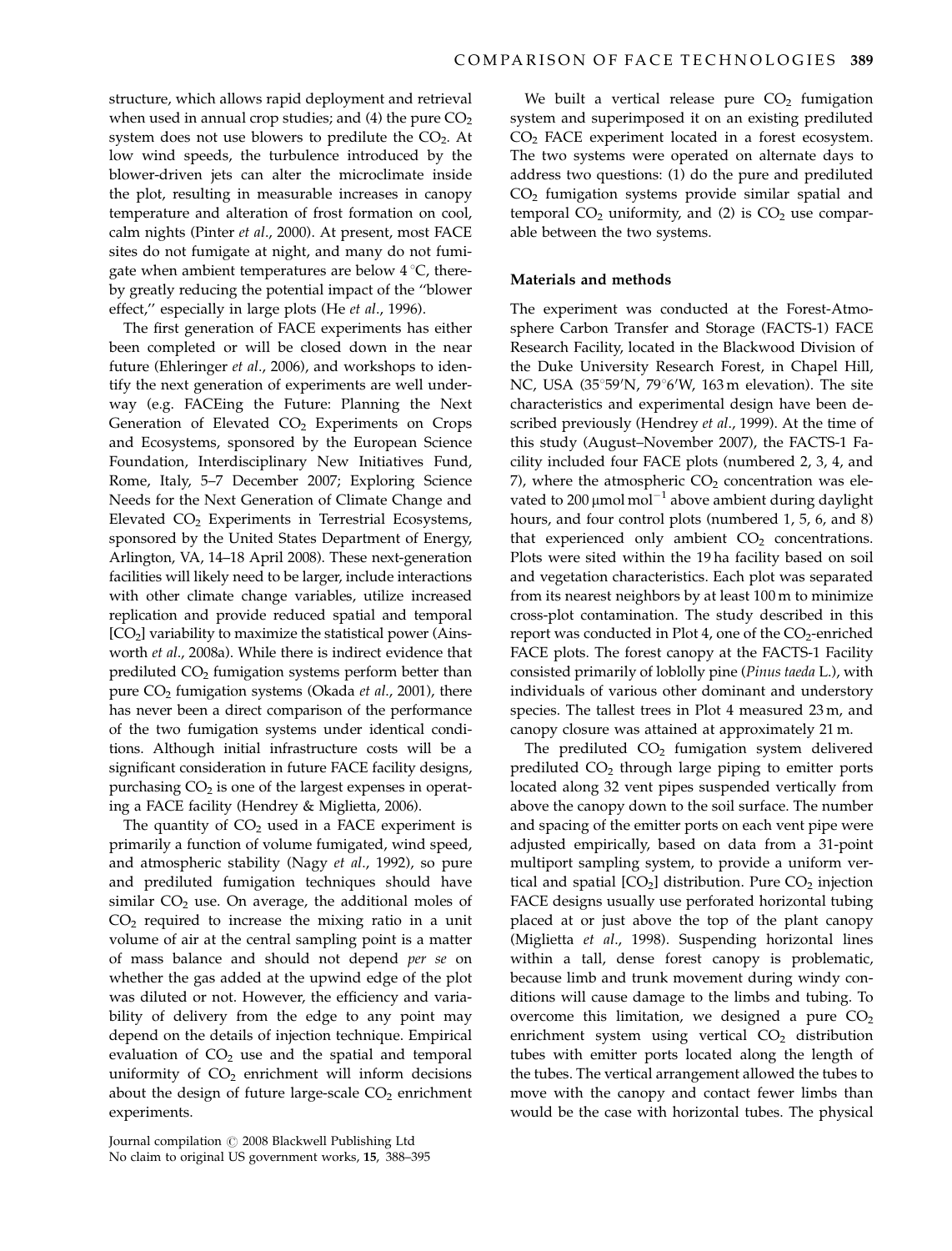layout of the pure  $CO<sub>2</sub>$  fumigation system was similar to the prediluted design, with 32 tubes suspended vertically from above the canopy down to the soil surface and the emitter holes pointing toward the center of the plot. The tubes were suspended off the same towers and cross-arm supports as the prediluted fumigation system vent pipes. They were connected at ground level to a common plenum with individually controlled quarter turn butterfly valves with pneumatic actuators placed between the plenum pipe and the emitter tube. As with the prediluted  $CO<sub>2</sub>$  design, valves connected to the eight tubes on the upwind side of the plot were opened when the wind speed measured just above the canopy was  $0.4\,\mathrm{m\,s}^{-1}$  or greater. This release arc is narrower than commonly used in FACE experiments, but has proven to provide acceptable  $CO<sub>2</sub>$  uniformity across the central 25 m diameter area of the plots in this tall canopy experiment while providing a 10% reduction in  $CO<sub>2</sub>$  use compared with using a wider arc (data not shown). When the wind speed was less than  $0.4\,\mathrm{m\,s}^{-1}$ ,  $\mathrm{CO}_2$  was released out of 16 emitter tubes equally spaced around the plot.

The distribution and emitter pipes of the pure  $CO<sub>2</sub>$ injection system were constructed from high-density polyethylene tubing. They were sized to allow maximum flow with acceptable pressure drops, and to maintain sufficient pressure under minimal  $CO<sub>2</sub>$ demand to ensure adequate flow out of the most distant emitter ports. The main distribution lines had a 52.5 mm internal diameter (ID). The vertical distribution pipes had a 20.9 mm ID, and the emitter holes measured 3.2 mm in diameter. Each emitter tube had 14 ports, with 12 equally spaced ports located between 17 and 19.75 m above grade. The other two ports were positioned at 4.75 and 11 m above grade based on  $[CO<sub>2</sub>]$ measurements taken throughout the canopy volume using the 31-port air sampling system described in more detail below. The  $CO<sub>2</sub>$  supply pressure was between 200 and 250 kPa, depending on the pressure of the refrigerated  $CO<sub>2</sub>$  storage container and gas distribution system.  $CO<sub>2</sub>$  flow was regulated with the same valve used for the prediluted enrichment system (Model 735-25000-2000, Kurz Instruments Inc., Monterey, CA, USA). The pressure at the base of the vertical pipes ranged between 3.4 kPa at a CO<sub>2</sub> demand of 200 kg h $^{\rm -1}$ and 65 kPa at a flow rate of 1200 kg h $^{-1}$ .

In this study, the same control program and electronics were used for both prediluted and pure  $CO<sub>2</sub>$ enrichment. The  $CO<sub>2</sub>$  stream was diverted between injection into the outlet of the predilution blower and introduction into the pure  $CO<sub>2</sub>$  distribution piping by paired valves controlled by a mechanical timer. This timer switched between pure and prediluted  $CO<sub>2</sub>$ fumigation systems every 24 h at midnight. The blower motor control and alarm circuits were also routed through the timer, so that the blower would not operate when the pure  $CO<sub>2</sub>$  fumigation system was operating.

The flow rate of the  $CO<sub>2</sub>$  injected into the plot was monitored with a mass flow transmitter (Model 452, Kurz Instruments Inc.) inserted into and calibrated for CO2 flow through a straight section of 77.93 mm ID steel pipe. Flow readings from this sensor were read once each second and recorded once each minute. The FACE control program read the  $CO<sub>2</sub>$  concentration near the top of the canopy at the center of the plot every second with a  $CO<sub>2</sub>$  gas analyzer (Model LI-6252, LI-COR Biosciences, Lincoln, NE, USA), and recorded the integrated average concentration each minute. These 1-min integrated average  $CO<sub>2</sub>$  concentration values were used to compare temporal variability between the two enrichment designs. One-second  $CO<sub>2</sub>$  concentration readings and wind speed signals were used in the modified Proportional-Integral-Derivative (PID) control algorithm within the control program to control the  $CO<sub>2</sub>$ injection rate. It has been our experience that this software program and control algorithm works well with field plots of various sizes and canopies of markedly different heights and densities, as well as with different enrichment gasses.

The  $CO<sub>2</sub>$  concentration at 31 locations within the plot volume was measured using a multiport sampling system that sequentially sampled each location on a 1-min time step, recording the average of the last 30, 1-s readings from a LI-COR LI-6262  $CO<sub>2</sub>$  gas analyzer. Sampling ports were located at the plot center at heights of 1, 4, 7, 10, 14, 17.5, and 19.5 m. Additional sampling ports were located in a North–South, East–West cross pattern at approximately 8 and 12 m away from the plot center, at heights of 1, 10, and 15 m above the forest floor. This sampler also recorded the operational status of the FACE control system and the wind speed, wind direction,  $[CO_2]$  target, and  $[CO_2]$  at the control point in the FACE plot at the time each averaged sample concentration was recorded.

After the equipment was installed and tested, the system was operated for several weeks to measure and optimize vertical  $[CO<sub>2</sub>]$  uniformity in the plot for both the prediluted and pure  $CO<sub>2</sub>$  treatment systems. Following this optimization, each treatment system was operated for 23 days, with the pure  $CO<sub>2</sub>$  delivery system operating on even days of the year (DOY), and the prediluted system on odd DOY.

A variance ratio test (Zar, 1999) was used to examine the difference between temporal  $[CO<sub>2</sub>]$  uniformity on odd and even days ( $n = 14512-14760$  1-min integrals of [CO2] collected over 23 days). These data had an asymmetric, leptokurtic distribution and were log-transformed,  $x' = \log(x + 1)$ , before analysis. The effect of

> Journal compilation  $\circled{c}$  2008 Blackwell Publishing Ltd No claim to original US government works, 15, 388–395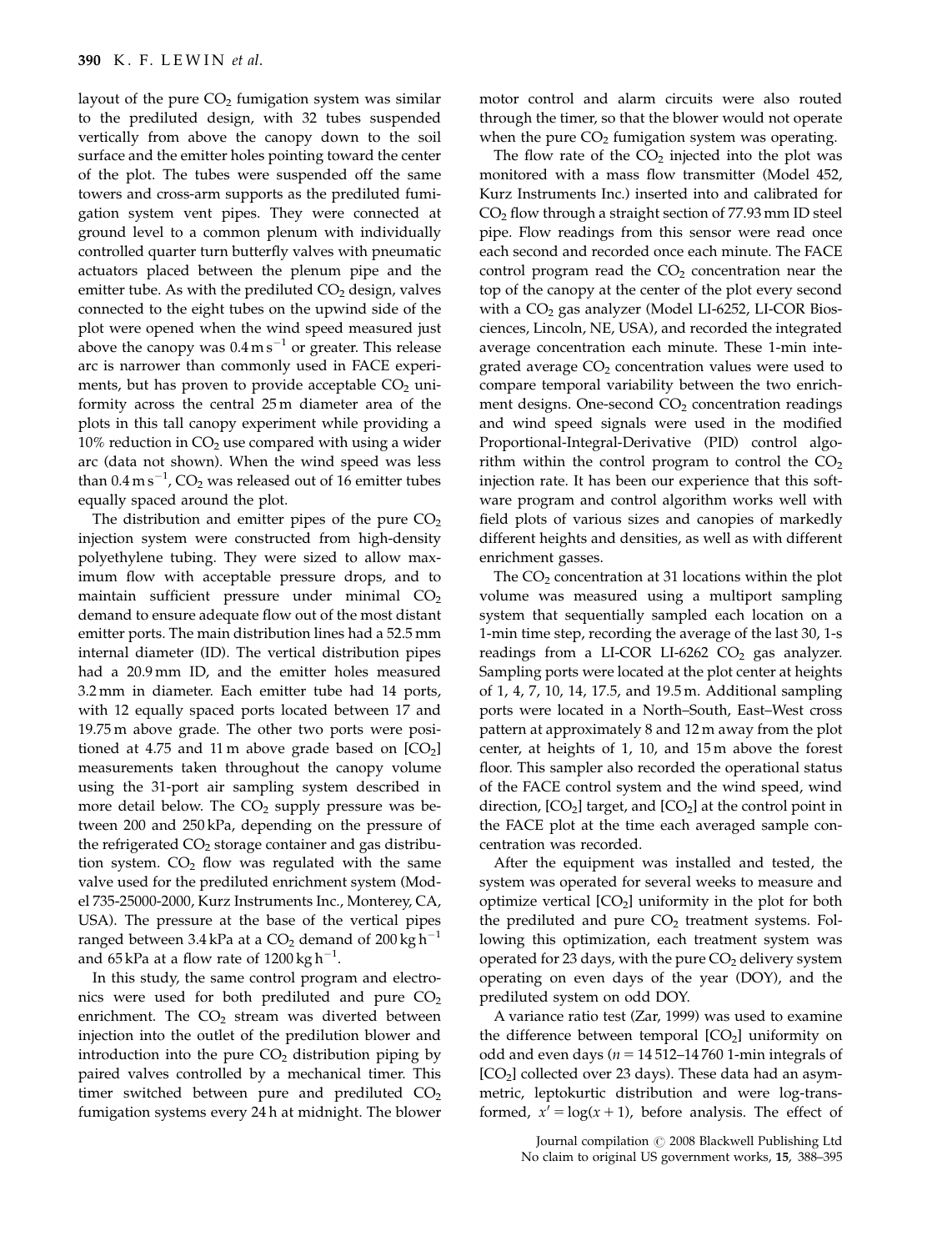fumigation technology on  $CO<sub>2</sub>$  use was tested using a two-tailed  $t$ -test to examine the difference between  $CO<sub>2</sub>$ use on odd and even days (SYSTAT, SPSS Inc., Evanston, IL, USA). The daily  $CO<sub>2</sub>$  use in Plots 2, 3, and 7 was averaged to provide a control for differences in  $CO<sub>2</sub>$  use between odd and even days that were not attributable to fumigation technology ( $n = 23$  days,  $\alpha = 0.05$ ).

#### Results and discussion

In a 30 m diameter forest FACE plot, the prediluted and pure  $CO<sub>2</sub>$  fumigation systems were both able to meet their target  $[CO_2]$ , but the prediluted  $CO_2$  fumigation system provided better temporal and spatial uniformity and used less  $CO<sub>2</sub>$ . We attribute this difference to the more powerful jets of the prediluted system that improved  $CO<sub>2</sub>$  transport into the plot.

Both  $CO<sub>2</sub>$  fumigation technologies were able to maintain average  $[CO<sub>2</sub>]$  near the enrichment target of  $200 \mu$ mol mol<sup>-1</sup> above ambient and were not significantly different from each other (Table 1). Because of topographical differences and variability in canopy structure, there is considerably different temporal variation in  $[CO<sub>2</sub>]$  among individual plots (Table 1). In plots that were continuously operated with prediluted  $CO<sub>2</sub>$  fumigation, the treatment uniformity showed a small (7% or less) but significantly higher variation on even days (Plot 2:  $F_{(2),14760,14591} = 1.19$ , P<0.001; Plot 3:  $F_{(2),14651,14519} = 1.12$ ,  $P < 0.001$ ; Plot 7:  $F_{(2), 14694,14512} =$ 1.19,  $P < 0.001$ ; Table 1). However, in Plot 4, which was operated with prediluted and pure  $CO<sub>2</sub>$  fumigation systems on alternate days, the standard deviation was significantly and markedly greater (24%,  $F_{(2)14624,14494} = 1.61$ ,  $P < 0.001$ ) on days when the plot was fumigated using pure  $CO<sub>2</sub>$  fumigation technology.

The multiple port gas sampling systems in Plots 2, 3, and 4 enabled measurement of the rate of decrease in  $CO<sub>2</sub>$  concentration within the upper canopy between

the upwind and downwind edges of the plots. Plot-toplot variability resulted in large differences in the downwind  $[CO<sub>2</sub>]$  slopes among the three plots. Plots 2 and 3 were operated with prediluted  $CO<sub>2</sub>$  fumigation technology on all days, and  $CO<sub>2</sub>$  gradients from the emitters to the opposite edges of the plots did not differ between odd and even days (Fig. 1a and b). In contrast, Plot 4 had a steeper gradient of  $[CO<sub>2</sub>]$  on even DOY compared with odd DOY (Fig. 1c). The findings from our comparison between prediluted and pure  $CO<sub>2</sub>$ fumigation systems are consistent with the data from the Rice FACE experiment (Okada et al., 2001). In that study, when a pure  $CO<sub>2</sub>$  injection system was operating at low wind speeds  $(< 0.3 \,\mathrm{m\,s}^{-1})$ , it markedly overenriched the outer volume of the 12 m diameter octagonal FACE plots. We believe that the operation of a pure  $CO<sub>2</sub>$  system in a larger plot, such as the one used in this study, exacerbated the bowl-shaped  $[CO<sub>2</sub>]$  response surface observed in the Rice FACE experiment.

Wind speed and turbulence typically increase during the photoperiod, resulting in a diurnal trend in  $CO<sub>2</sub>$  use that peaks during the middle of the afternoon. This trend, confirmed at this site, was observed in both pure and prediluted  $CO<sub>2</sub>$  fumigation systems.  $CO<sub>2</sub>$  consumption was uniformly and significantly  $(t_{(2),44}, P<0.05)$ greater throughout the day when using the pure  $CO<sub>2</sub>$ fumigation system (Fig. 2a). An examination of  $CO<sub>2</sub>$  use at different wind speeds showed it to be significantly greater when operating with pure  $CO<sub>2</sub>$  fumigation at all but the highest wind speeds, with the most marked increase occurring at low wind speeds (Fig. 2b). Photosynthetically active radiation (PAR) sensors provide a measurement roughly proportional to total solar insolation, which is one of the major factors affecting atmospheric turbulence (Nagy et al., 1992). As PAR increases,  $CO<sub>2</sub>$  use increases, likely reflecting the increased size, frequency, or velocity of eddies that flush air from the plot volume (Fig. 2c). At all but the highest PAR levels

Table 1 Comparison of temporal [CO<sub>2</sub>] uniformity at the control points on odd and even days during the period of experimentation

| Plot | Odd days of year (prediluted $CO2$<br>injection in Plot 4) |                                                   | Even days of year (pure $CO2$ injection<br>in $Plot(4)$ |                                                         |                                               |
|------|------------------------------------------------------------|---------------------------------------------------|---------------------------------------------------------|---------------------------------------------------------|-----------------------------------------------|
|      | Mean $[CO2]$<br>enrichment<br>$(\text{umol mol}^{-1})$     | Standard<br>deviation<br>$(\text{umol mol}^{-1})$ | Mean $[CO2]$<br>enrichment<br>$(\text{umol mol}^{-1})$  | Standard<br>deviation<br>$(\mu$ mol mol <sup>-1</sup> ) | Difference in<br>standard<br>deviation $(\%)$ |
| 2    | 203                                                        | 78.1                                              | 202                                                     | 81.2                                                    | 4                                             |
| 3    | 204                                                        | 110.4                                             | 203                                                     | 113.2                                                   | 3                                             |
| 4    | 201                                                        | 74.5                                              | 198                                                     | 92.3                                                    | 24                                            |
| 7    | 203                                                        | 67.7                                              | 201                                                     | 72.2                                                    | 7                                             |

Data are 1-min integrals of CO<sub>2</sub> enrichment (plot concentration minus ambient concentration) at the control location (plot center, 17–19.5 m above grade).

Journal compilation  $\odot$  2008 Blackwell Publishing Ltd No claim to original US government works, 15, 388–395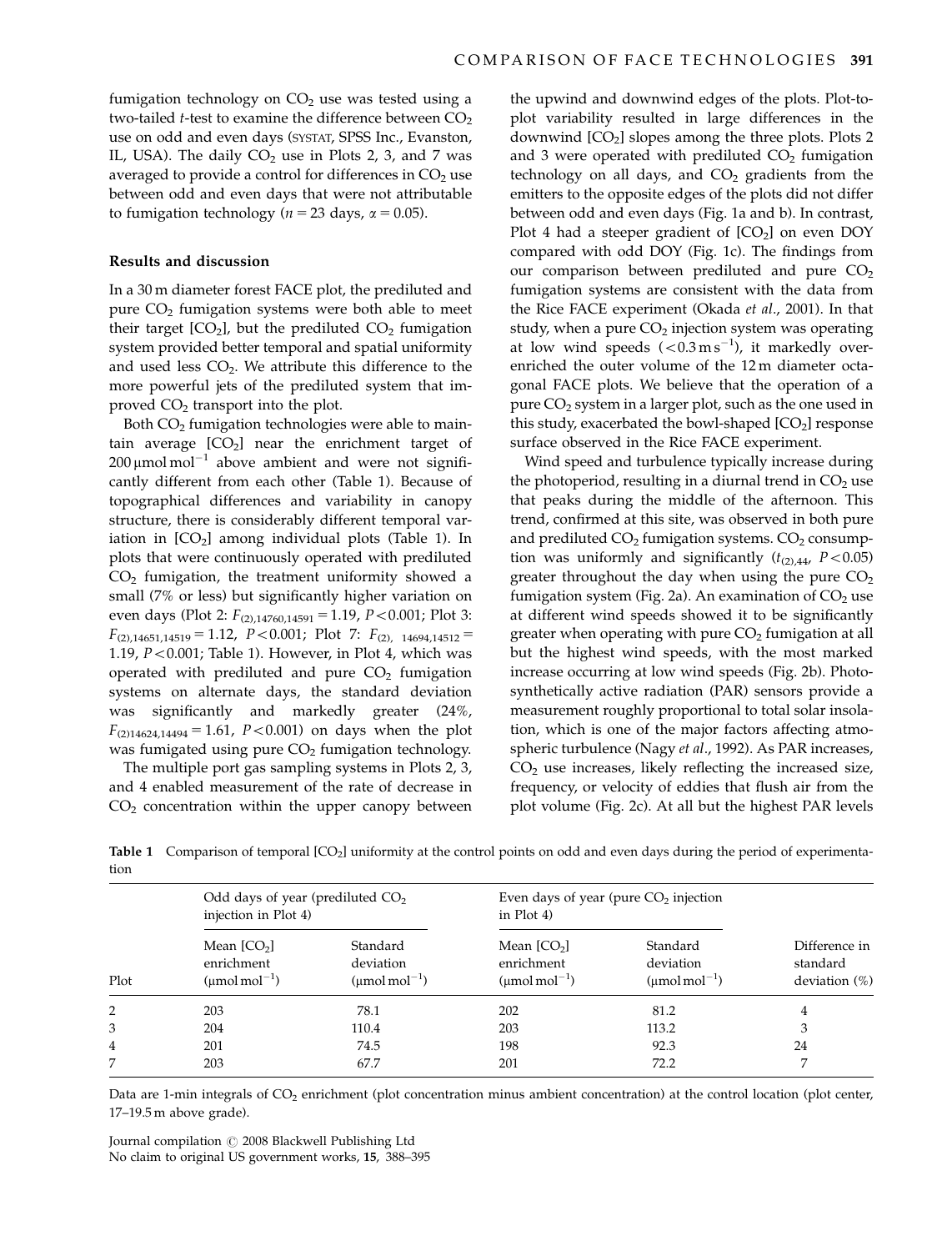

Fig. 1 Rate of decrease in  $[CO<sub>2</sub>]$  within the upper canopy between the upwind and downwind edges of Plots 2, 3, and 4. CO2 enrichment of the forest canopy on odd days of year (solid line) and even days of year (broken line) is plotted against distance from the emitters (the ring diameter is 30 m) for Plots 2 [panel (a)] and 3 [panel (b)] which used prediluted  $CO<sub>2</sub>$  free-air CO2 enrichment (FACE) technology on both odd and even days and Plot 4 [panel (c)] which used prediluted  $CO<sub>2</sub>$  FACE technology on odd days and pure  $CO<sub>2</sub>$  FACE technology on even days. Data were collected from nine sampling points located 15m above the forest floor. Data were then normalized for wind direction. The  $[CO<sub>2</sub>]$  at the center of the plot  $(15 \text{ m})$  is above the target  $[CO<sub>2</sub>]$ (200  $\mu$ mol mol<sup>-1</sup>), because the sampling points for this analysis are positioned closer to the ground than the control sampling point which is located in the upper canopy. Plot 7 did not contain sufficient instrumentation to collect similar information.

 $CO<sub>2</sub>$  use was significantly greater in the pure  $CO<sub>2</sub>$ fumigation system.

Data from all atmospheric conditions and times of day were combined to estimate the overall  $CO<sub>2</sub>$  use (Fig. 3). On odd DOY when all plots were operated with prediluted  $CO<sub>2</sub>$  fumigation systems, there was no significant difference in  $CO<sub>2</sub>$  use between Plot 4 and the mean of the other plots. However, on even DOY, when Plot 4 was operated with a pure  $CO<sub>2</sub>$  fumigation system, Plot 4 used 20% more  $CO<sub>2</sub>$  than the average of the other plots. Because of topographical and climatic variation among the plots, a more accurate estimate of  $CO<sub>2</sub>$  use in the pure and prediluted  $CO<sub>2</sub>$  fumigation systems can be made by comparing  $CO<sub>2</sub>$  use in Plot 4 on odd and even days. However, Plots 2, 3, and 7, which were operated using the prediluted  $CO<sub>2</sub>$  fumigation technology on all days, averaged  $13\%$  [0.26 kg h $^{-1}$  (µmol mol $^{-1})^{-1}$  enrichment] greater  $CO<sub>2</sub>$  use on even DOY than on odd DOY. After correcting for this odd–even DOY disparity by subtracting this  $0.26 \text{ kg h}^{-1}$  (µmol mol<sup>-1</sup>)<sup>-1</sup> enrichment from Plot 4's daily average  $CO<sub>2</sub>$  use on pure  $CO<sub>2</sub>$ fumigation days,  $CO<sub>2</sub>$  use in Plot 4 was found to be 25% greater [2.43 vs. 1.94 kg h $^{-1}$  (µmol mol $^{-1})^{-1}$  enrichment] when operating with the pure  $CO<sub>2</sub>$  fumigation technology ( $t_{(2)44}$ ,  $P = 0.014$ ).

While we believe the emitter tube and port configurations used in this study were adequate for this tall canopy and large plot diameter, there is the potential to improve the performance of either fumigation system through modification of the hardware design or fumigation control program. During the optimization phase of this experiment, we did not see sufficient performance differences to prompt us to use different PID parameters for the pure and prediluted fumigation treatments. However, there is the possibility that additional fine-tuning of these parameters might have improved the temporal performance for one or both fumigation technologies. Optimizing the PID components of the control algorithm requires consideration of many different aspects of the facility design, canopy structure, and meteorological conditions, of which fumigation technology is only one minor component. Control algorithm mistuning would not explain the differences in  $CO<sub>2</sub>$  use or downwind concentration gradients observed in this study. The lower emitter port jet strengths present during pure  $CO<sub>2</sub>$  injection provide a much simpler and direct explanation for these differences.

The cost of  $CO<sub>2</sub>$  is by far the largest single expense at many FACE sites. Unless we can identify free or nearly free sources of  $CO<sub>2</sub>$ , one of the best ways to reduce the operational costs of the next generation of FACE experiments will be to use designs that provide the most efficient use of  $CO<sub>2</sub>$ . In this study, we have shown that pure  $CO<sub>2</sub>$  fumigation technology used approximately

> Journal compilation  $\odot$  2008 Blackwell Publishing Ltd No claim to original US government works, 15, 388–395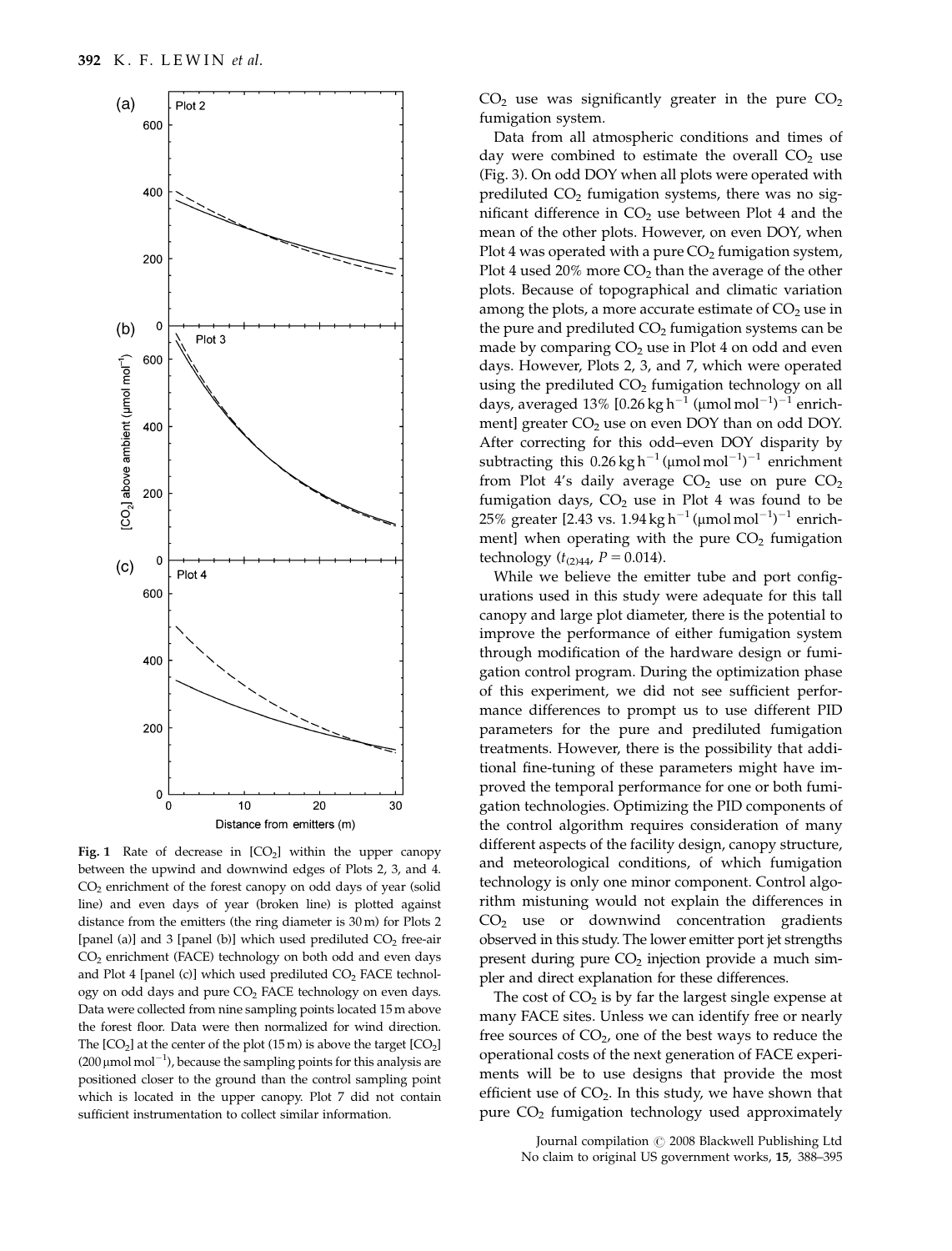



Fig. 2 Variation in  $CO_2$  use between pure and prediluted  $CO_2$  fumigation systems.  $CO_2$  use in the average of Plots 2, 3, and 7 (open bars) and in Plot 4 (filled bars) measured on odd and even days of the year over the duration of the experiment. Plots 2, 3, and 7 were operated with a prediluted  $CO_2$  free-air  $CO_2$  enrichment (FACE) system on all days. Plot 4 was operated with prediluted  $CO_2$  FACE technology on odd days and pure CO<sub>2</sub> FACE technology on even days. Panel (a) shows CO<sub>2</sub> use during the hours of operation (daylight fumigation only). Panel (b) shows  $CO_2$  use for a range of wind speeds (m s<sup>-1</sup>). Panel (c) shows  $CO_2$  use for a range of photosynthetically active radiation (PAR,  $\mu$ mol m<sup>-2</sup>s<sup>-1</sup>). Bars show mean + SE (*n* = 23 days); \* $t_{(2),44}$ , P<0.05, <sup>§</sup> $t_{(2),44}$ , P<0.1.

Journal compilation  $\odot$  2008 Blackwell Publishing Ltd No claim to original US government works, 15, 388–395

ŧ

 $\overline{a}$ 

é

 $\overline{a}$ 

 $\overline{1}$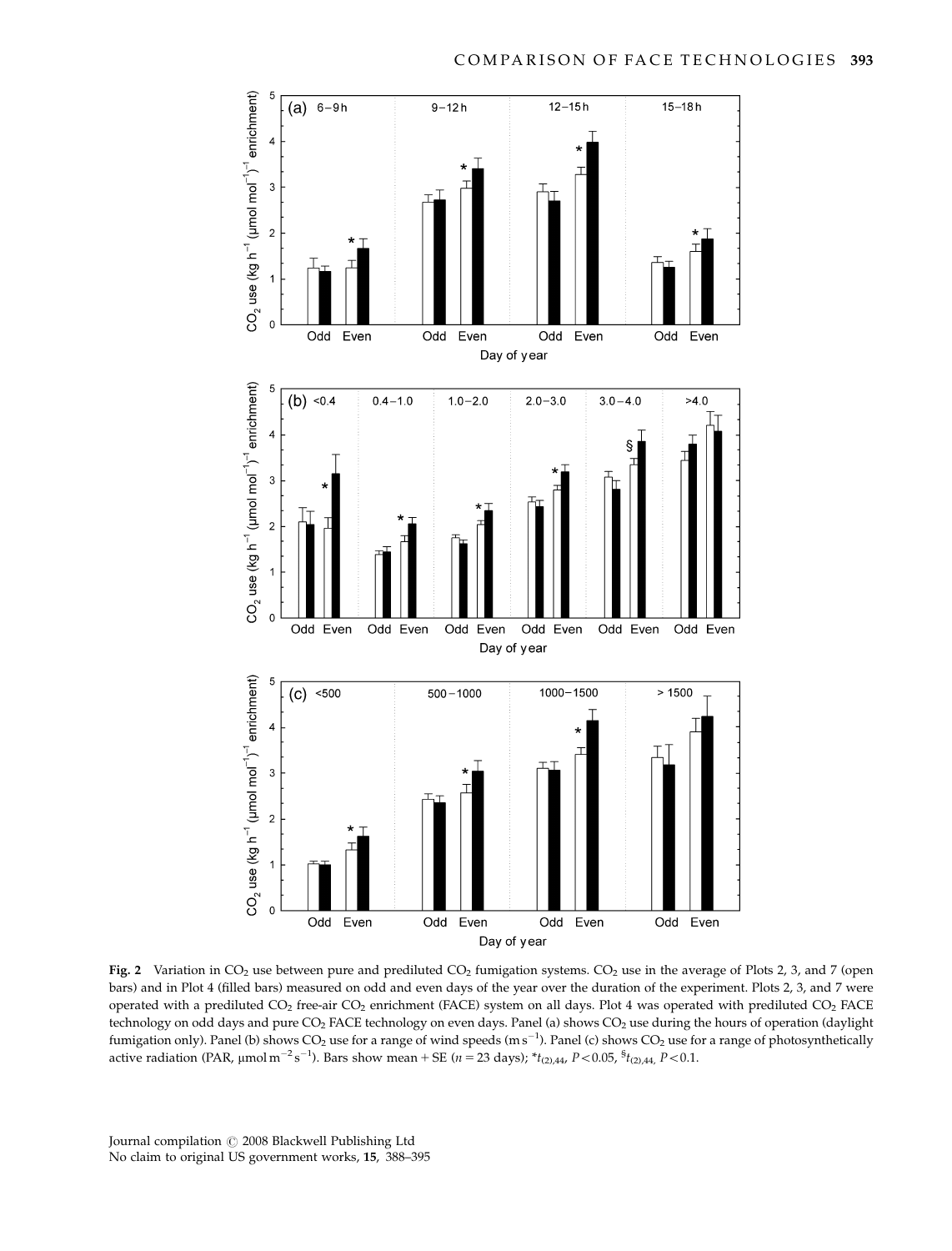

Fig. 3  $CO<sub>2</sub>$  use in the average of Plots 2, 3, and 7 (open bars) and in Plot 4 (filled bars) measured on odd and even days over the duration of the experiment. Plots 2, 3, and 7 used prediluted CO<sub>2</sub> free-air CO<sub>2</sub> enrichment (FACE) technology on all days. Plot 4 alternated between prediluted  $CO<sub>2</sub>$  FACE technology (odd days) and pure CO<sub>2</sub> FACE technology (even days). Bars show mean  $\pm$  SE (*n* = 23 days). Asterisk (\*) denotes a significant ( $t_{(2),44}$ ,  $P<0.05$ ) difference in CO<sub>2</sub> use between Plot 4 and the average of the three other plots.

 $25\%$  more  $CO<sub>2</sub>$  than prediluted  $CO<sub>2</sub>$  fumigation technology, equivalent to a USD 200 000 increase in annual  $CO<sub>2</sub> \text{ costs at the FACTS-1 experiment. Based on the}$ difference between the hypothetical 2008 construction costs for the FACTS-1 Facility and the cost of building the same facility using pure  $CO<sub>2</sub>$  fumigation technology, we estimate that the  $CO<sub>2</sub>$  savings demonstrated in this study would exceed the additional construction costs of the prediluted  $CO<sub>2</sub>$  technology within the facility's first year of operation.

It is not known if the results from this study will translate to smaller diameter, lower stature FACE experiments, or whether the potential savings would be large enough to offset the advantages of pure  $CO<sub>2</sub>$ fumigation in other experimental designs. Maximizing treatment uniformity and minimizing operational costs are key technological goals for the next generation of FACE experiments (Ainsworth et al., 2008a). Additional comparisons of existing and emerging FACE technologies are urgently required to select the best  $CO<sub>2</sub>$  fumigation technology for future large-scale experiments.

### Acknowledgements

We acknowledge support from the U.S. Department of Energy (DOE), Office of Science, Biological and Environmental Research (BER) program, and by the U.S. Department of Energy Office of Science contract No. DE-AC02-98CH10886 to the Brookhaven National Laboratory.

#### References

- Ainsworth EA, Calfapietra C, Cuelemans R et al. (2008a) Next generation of elevated  $[CO<sub>2</sub>]$  experiments with crops: a critical investment for feeding the future world. Plant, Cell & Environment, 31, 1317–1324.
- Ainsworth EA, Rogers A, Leakey ADB (2008b) Targets for crop biotechnology in a future high- $CO<sub>2</sub>$  and high- $O<sub>3</sub>$  world. Plant Physiology, 147, 13–19.
- Denman K, Brasseur G, Chidthaisong J et al. (2007) Couplings between changes in the climate system and biogeochemistry. In: Climate Change 2007: The Physical Science Basis. Contribution of Working Group I to the Fourth Assessment Report of the Intergovernmental Panel on Climate Change (eds Solomom S, Qin D, Manning M, Chen Z, Marquis M, Averyt K, Tignor M, Miller H), pp. 499–587. Cambridge University Press, Cambridge, UK and New York, NY, USA.
- Dickson RE, Lewin KF, Isebrands JG et al. (2000) Forest atmosphere carbon transfer storage-II (FACTS II) – the aspen free-air  $CO<sub>2</sub>$  and O3 enrichment (FACE) project in an overview. General Technical Report, NC-214, USDA Forest Service, North Central Research Station, MN, 68 pp.
- Ehleringer J, Birdsey R, Ceulemans R, Melillo J, Nosberger J, Oechel WC, Trumbore S (2006) Report of the BERAC subcommittee reviewing the FACE and OTC elevated  $CO<sub>2</sub>$  projects in DOE. http://www.sc.doe.gov/ober/berac/FACE\_2006\_report.pdf
- He Y, Yang XS, Miller DR, Hendrey GR, Lewin KF, Nagy J (1996) Effects of face system operation on the micrometeorology of a loblolly pine stand. Transactions of the ASAE, 39, 1551–1556.
- Hendrey G, Miglietta F (2006) FACE technology: past, present and future. In: Managed Ecosystems and  $CO<sub>2</sub>$  Case Studies, Processes, and Perspectives (eds Nosberger J, Long SE, Norby RJ, Stitt M, Hendrey G, Blum H), pp. 15–43. Springer-Verlag, Berlin, Heidelberg, Germany.
- Hendrey GR, Ellsworth DS, Lewin KF, Nagy J (1999) A free-air enrichment system for exposing tall forest vegetation to elevated atmospheric CO<sub>2</sub>. Global Change Biology, 5, 293-309.
- Hendrey GR, Lewin KF, Nagy J (1993) Free air carbon-dioxide enrichment – development, progress, results. Vegetatio, 104, 17–31.
- Lewin KF, Hendrey GR, Kolber Z (1992) Brookhaven National Laboratory free-air carbon-dioxide enrichment facility. Critical Reviews in Plant Sciences, 11, 135–141.
- Lewin KF, Hendrey GR, Nagy J, Lamorte RL (1994) Design and application of a free-air carbon-dioxide enrichment facility. Agricultural and Forest Meteorology, 70, 15–29.
- Long SP, Ainsworth EA, Rogers A, Ort DR (2004) Rising atmospheric carbon dioxide: plants face the future. Annual Review of Plant Biology, 55, 591–628.
- McLeod AR, Long SP (1999) Free-air carbon dioxide enrichment (FACE) in global change research: a review. Advances in Ecological Research, 28, 1–56.
- Meehl G, Stocker T, Collins W et al. (2007) Global climate projections. In: Climate Change 2007: The Physical Science Basis. Contribution of Working Group I to the Fourth Assessment Report of the Intergovernmental Panel on Climate Change (eds Solomom S, Qin D, Manning M, Chen Z, Marquis M, Averyt K, Tignor M, Miller H), pp. 747–845. Cambridge University Press, Cambridge, UK and New York, NY, USA.

Journal compilation  $\odot$  2008 Blackwell Publishing Ltd No claim to original US government works, 15, 388–395